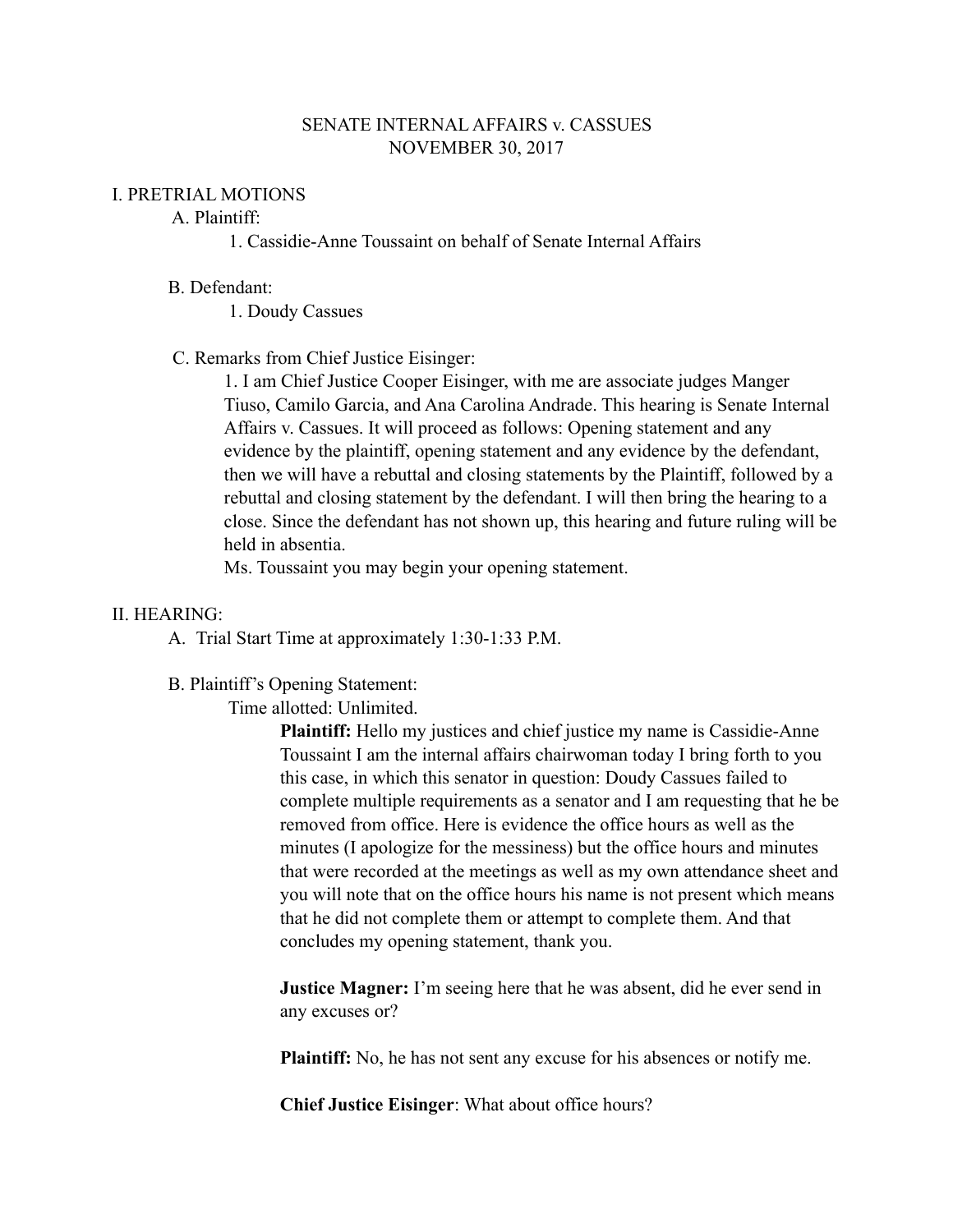**Plaintiff:** He has never replied to any email or texts that I have sent him.

B. Defendant's Opening Statement:

Time allotted: Unlimited.

Defendant not present (held in absentia).

**Chief Justice Eisinger:** So, next we will have the opening statement, and any evidence presented by the defendant, but since he has not showed up we will move to the closing or rebuttal from the Plaintiff.

C. Plaintiff's Closing Statement:

Time allotted: Unlimited.

**Plaintiff:** So, my biggest concern is the senators are not completing their requirements as stating in the constitution and I have gone out of my way to you know, sending emails reminding them "you know you are on the brink of impeachment/being removed from office" or "if you have any questions or concerns please feel free to email or contact me back I am available and understanding" and this particular senator, since he was elected to be in internal affairs he never responded to it and has shown up to senate I believe once or twice and that is it, and he has never communicated it to anyone, I'm sure if he's not doing his office hours and he's not doing or attending senate then he is not doing anything outside of that. Another thing I wasn't able to include was he wasn't able to complete his ten-week report requirement I am more than sure that he has not met with his dean or attend any SGA events, as to my knowledge. It would be unimaginable that a senator were to receive a stipend or you know, have the title as Senator when they've done nothing for the students that they were elected by.

**Justice Garcia**: Can you please explain the report is because I not to familiar with it.

**Plaintiff**: Yes! So, as a senator you are required to submit 2 ten week reports showcasing what you have done as a Senator so far and within that report you are supposed to say when you met with your dean and how this is benefiting your college experience. And due to the hurricane as I mentioned before, there was a two week extension to complete their report and a couple of senators did not complete that and I sent out an email of course, letting them know that they have an extra week to complete it and they did not.

**Justice Andrade**: I know you mentioned that he didn't submit the report but do you know if they have been working in any projects within their college or within SGA?